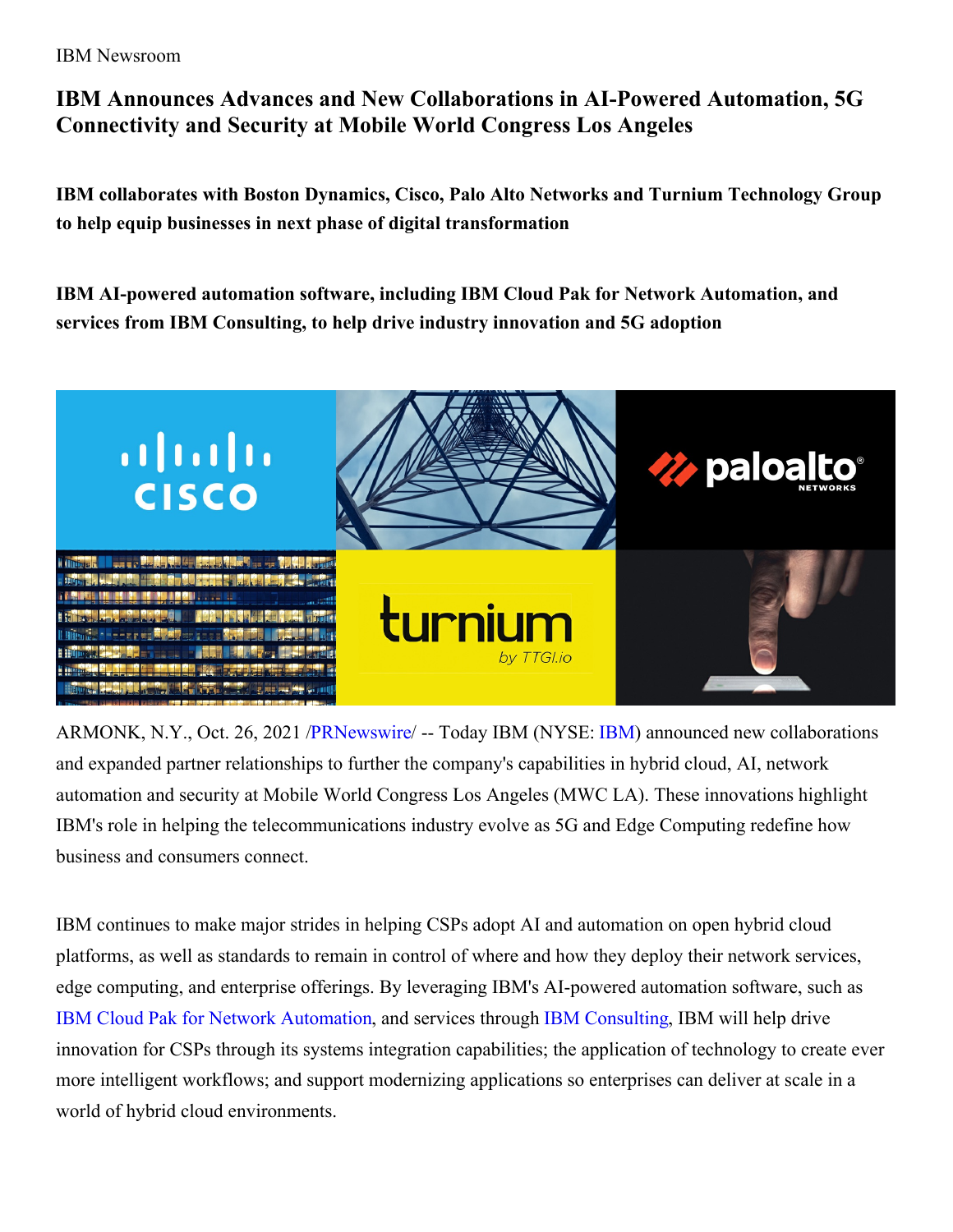At MWC LA, IBM is announcing the following innovations, which are designed to equip businesses for the next stage of their digital journeys:

- A new collaboration between **Boston Dynamics** and IBM is focused on delivering data analysis at the edge to help companies address worker safety, optimize field operations, and boost maintenance productivity in industrial environments such as manufacturing facilities, power plants and warehouses. Enabled by AI and hybrid cloud innovations from IBM Research, IBM Consulting will develop edge payloads that integrate with [Spot](https://c212.net/c/link/?t=0&l=en&o=3336440-1&h=2211748027&u=https%3A%2F%2Fwww.bostondynamics.com%2Fspot&a=Spot), the agile, mobile robot from Boston Dynamics. Boston Dynamics and IBM will announce these new innovations during the joint keynote at Mobile World Congress LA. For more information, read the blog: [https://newsroom.ibm.com/Boston-Dynamics-and-IBM-Join-Forces](https://c212.net/c/link/?t=0&l=en&o=3336440-1&h=4273640451&u=https%3A%2F%2Fnewsroom.ibm.com%2FBoston-Dynamics-and-IBM-Join-Forces-to-Bring-Mobile-Edge-Analytics-to-Industrial-Operations&a=https%3A%2F%2Fnewsroom.ibm.com%2FBoston-Dynamics-and-IBM-Join-Forces-to-Bring-Mobile-Edge-Analytics-to-Industrial-Operations)to-Bring-Mobile-Edge-Analytics-to-Industrial-Operations
- **Cisco** and IBM are expanding their relationship, and will integrate key offerings, including IBM Cloud  $\bullet$ Pak for Network Automation and Cisco Crosswork Network Automation software, to enable orchestration and management of virtual 5G networks. For more information, read the blog: [https://newsroom.ibm.com/IBM-and-Cisco-Collaborate-to-Help-Enable-Orchestration-and-](https://c212.net/c/link/?t=0&l=en&o=3336440-1&h=894950334&u=https%3A%2F%2Fnewsroom.ibm.com%2FIBM-and-Cisco-Collaborate-to-Help-Enable-Orchestration-and-Management-of-5G-Networks&a=https%3A%2F%2Fnewsroom.ibm.com%2FIBM-and-Cisco-Collaborate-to-Help-Enable-Orchestration-and-Management-of-5G-Networks)Management-of-5G-Networks
- **Palo Alto Networks** and IBM are extending their relationship to help address the unique security requirements for telecom operators deploying 5G Networks and Edge services. The companies are working to deliver joint security solutions and services designed for 5G networks and ecosystems. The collaboration provides automation and orchestration to help create secure 5G network slices that are designed to enable new revenue streams for Network Operators. Leveraging Palo Alto Networks containerized NGFW (CN-Series), container security solution Prisma Cloud Compute Edition, IBM Cloud Pak for Network Automation and IBM Security Services, the joint solution is being designed to enable agility and optimal threat detection based on deep visibility of 5G traffic. IBM and Palo Alto Networks will demonstrate a 5G Network Slice with Validation, Security Orchestration & Response at Mobile World Congress LA.
- **Turnium Technology Group** is announcing a commitment to bring Technology Assurance Group's  $\bullet$ (TAG) network of managed technology service providers to IBM Cloud for Telecommunications. The collaboration between Turnium and IBM helps Technology Assurance Group (TAG) extend the reach of their managed technology solutions and partner network to new customers across the United States. For more information, read the press release: https://www.einnews.com/pr\_news/554547851/turnium[announces-commitment-to-bring-technology-assurance-group-s-tag-network-to-ibm-cloud-for-](https://c212.net/c/link/?t=0&l=en&o=3336440-1&h=2688286841&u=https%3A%2F%2Fwww.einnews.com%2Fpr_news%2F554547851%2Fturnium-announces-commitment-to-bring-technology-assurance-group-s-tag-network-to-ibm-cloud-for-telecommunications&a=https%3A%2F%2Fwww.einnews.com%2Fpr_news%2F554547851%2Fturnium-announces-commitment-to-bring-technology-assurance-group-s-tag-network-to-ibm-cloud-for-telecommunications)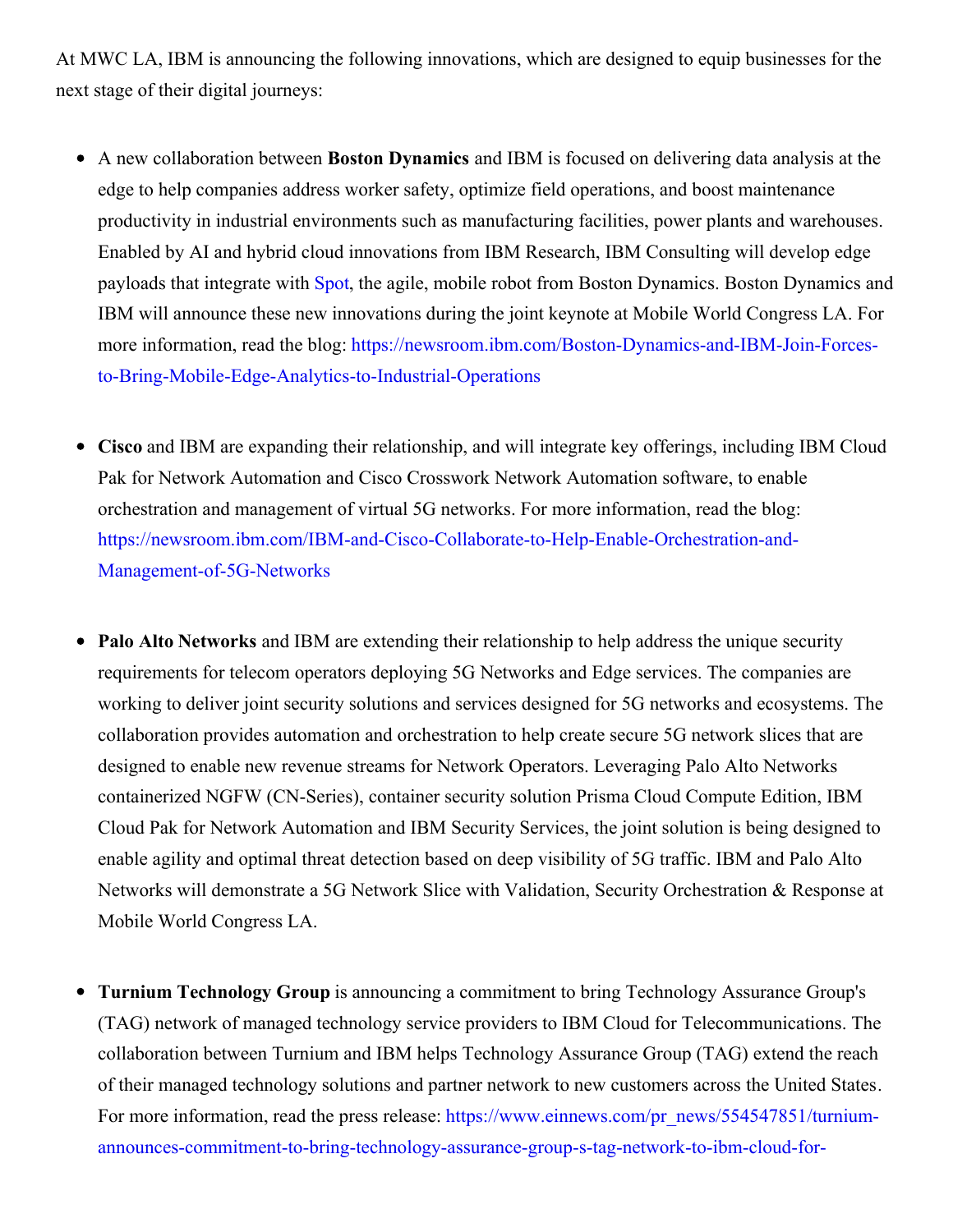## telecommunications

"A recent [study](https://c212.net/c/link/?t=0&l=en&o=3336440-1&h=941921772&u=https%3A%2F%2Fwww.ibm.com%2Fthought-leadership%2Finstitute-business-value%2Freport%2Fedge-computing&a=study) from the IBM Institute for Business Value on "The end of [communications](https://c212.net/c/link/?t=0&l=en&o=3336440-1&h=1920040405&u=https%3A%2F%2Fwww.ibm.com%2Fthought-leadership%2Finstitute-business-value%2Freport%2Fcsp-5g-edge-computing&a=%22The+end+of+communications+services+as+we+know+them%22) services as we know them" revealed that 59% of high performing CSPs surveyed agree they must become secure clouds infused with AI and automation. The study also says, that Communications Service Providers (CSPs) are thinking more [strategically](https://c212.net/c/link/?t=0&l=en&o=3336440-1&h=119146496&u=https%3A%2F%2Fwww.ibm.com%2Fthought-leadership%2Finstitute-business-value%2Freport%2Fcsp-5g-edge-computing&a=thinking+more+strategically) about 5G-enabled edge computing more for its ability to building more revenues as 5G and edge computing usher in a new reality for businesses," said Andrew Coward, General Manager, Software Defined Networking, IBM. "We are continuing to help CSPs embrace secured technologies like automation, AI and hybrid cloud, and we believe IBM is uniquely positioned to provide the software and consulting needed to evolve their digital architecture."

IBM will have a strong presence as the show's Network Automation Partner, co-leading a [keynote](https://c212.net/c/link/?t=0&l=en&o=3336440-1&h=2245458398&u=https%3A%2F%2Fwww.ibm.com%2Findustries%2Ftelecom-media-entertainment%2Fevents%2Fmwc&a=keynote+session) session with Boston Dynamics, speaking in breakout sessions on the New Age of [Automation](https://c212.net/c/link/?t=0&l=en&o=3336440-1&h=949177374&u=https%3A%2F%2Fwww.mwclosangeles.com%2Fagenda%2Fsession%2Fnew-age-of-automation&a=New+Age+of+Automation) and IoT in [Healthcare](https://c212.net/c/link/?t=0&l=en&o=3336440-1&h=3396475760&u=https%3A%2F%2Fwww.mwclosangeles.com%2Fagenda%2Fsession%2Fiot-in-healthcare&a=IoT+in+Healthcare), and hosting live in-booth solution demonstrations.

Statements regarding IBM's future direction and intent are subject to change or withdrawal without notice, and represent goals and objectives only.

## **About IBM**

For more information about IBM at Mobile World Congress Los Angeles, please visit: [https://www.ibm.com/industries/telecom-media-entertainment/events/mwc](https://c212.net/c/link/?t=0&l=en&o=3336440-1&h=2435722638&u=https%3A%2F%2Fwww.ibm.com%2Findustries%2Ftelecom-media-entertainment%2Fevents%2Fmwc&a=https%3A%2F%2Fwww.ibm.com%2Findustries%2Ftelecom-media-entertainment%2Fevents%2Fmwc)

To learn more about IBM Consulting, please visit: [https://www.ibm.com/consulting](https://c212.net/c/link/?t=0&l=en&o=3336440-1&h=2040341817&u=https%3A%2F%2Fwww.ibm.com%2Fconsulting%2F%3Flnk%3Dushpv18l1&a=https%3A%2F%2Fwww.ibm.com%2Fconsulting)

For more information about IBM Cloud Pak for Network Automation, please visit: [https://www.ibm.com/cloud/cloud-pak-for-network-automation](https://c212.net/c/link/?t=0&l=en&o=3336440-1&h=2954048743&u=https%3A%2F%2Fwww.ibm.com%2Fcloud%2Fcloud-pak-for-network-automation&a=https%3A%2F%2Fwww.ibm.com%2Fcloud%2Fcloud-pak-for-network-automation)

**Media Contacts** Jamee Nelson [jamee.nelson@ibm.com](mailto:jamee.nelson@ibm.com)

Charlotte Bergmann [charlotte.bergmann@ibm.com](mailto:charlotte.bergmann@ibm.com)